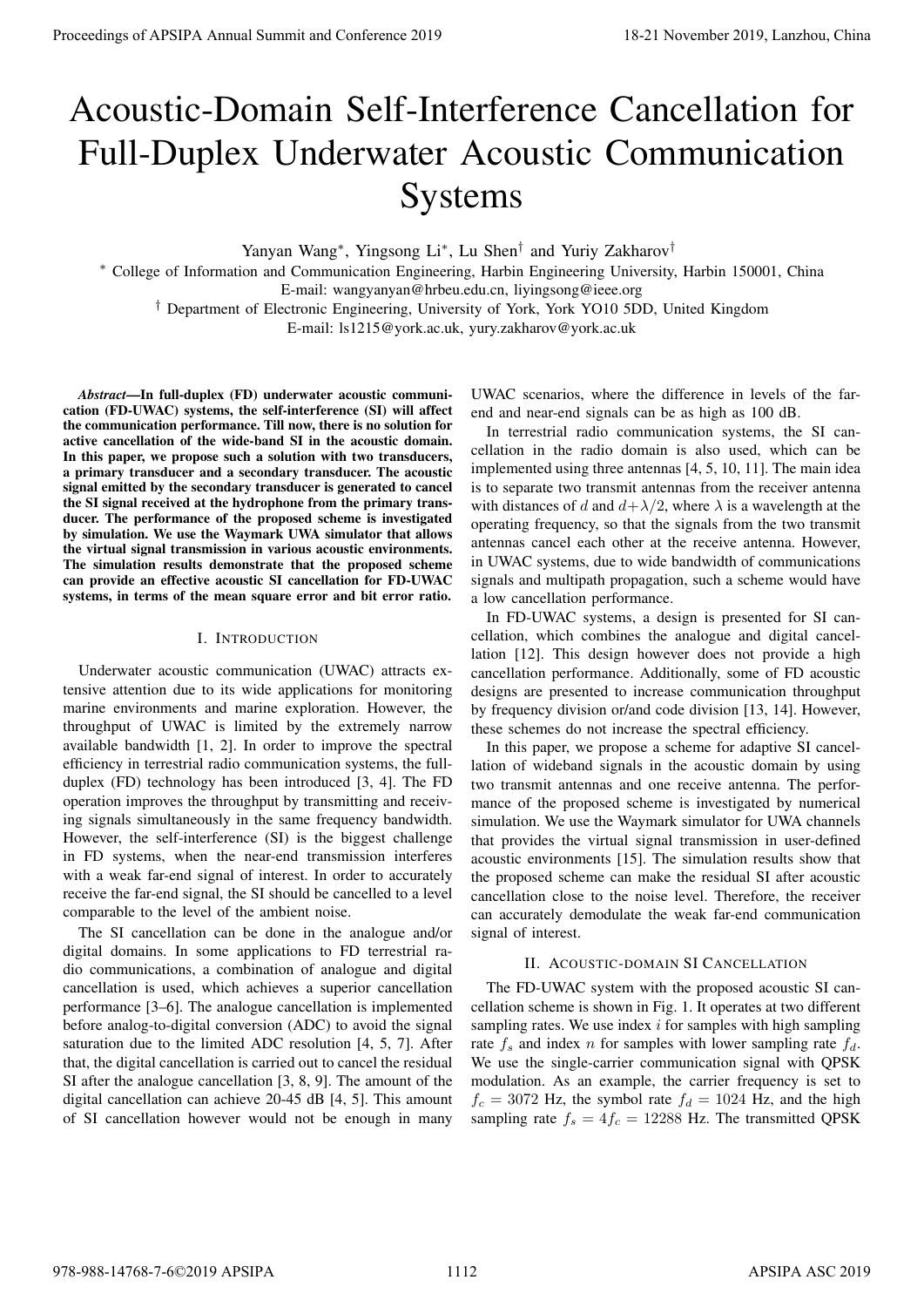

Fig. 1. The block diagram of acoustic SI cancellation for FD-UWAC system.

$$
x(n-\tau) \longrightarrow \text{RRC filter} \qquad x(i) \longrightarrow \text{RRC filter} \qquad x(i) \longrightarrow \text{R/C} \qquad x(i) \longrightarrow \text{R/C}
$$

Fig. 2. Pulse shaping and carrier modulation;  $\Re(\cdot)$  denotes the real part of a complex number.

symbols  $x(n)$  are pulse-shaped by using the root-raised cosine (RRC) filter [16]; we set the roll-off factor to  $\alpha = 0.2$  and the filter length of 14 symbols. The pulse-shaped baseband signal is up-sampled to the sampling rate  $f_s$  and modulates the carrier frequency  $f_c$  as illustrated in Fig. 2.

The FD-UWAC system contains two transducers. The first is used to transmit the data  $x(n)$  intended for the far-end user. The acoustic signal  $x_1(i)$  from this transducer causes the SI  $s_1(i)$  at the receive hydrophone. The other transducer emits a signal  $x_2(i)$  to produce the acoustic signal  $s_2(i)$  at the receive hydrophone that cancels the SI from the first transducer. To this end, the original data  $x(n)$  are pre-distorted in an adaptive filter with the weight vector  $\hat{\mathbf{w}}_1(n)$ . In this setup, we denote the primary and secondary acoustic channels as  $h_1$  and  $h_2$ , respectively; both  $h_1$  and  $h_2$  are unknown.

The weight vector  $\hat{\mathbf{w}}_1(n)$  is adapted in such a way that the transmitted data  $x(n)$  after passing through the filter  $\hat{\mathbf{w}}_1(n)$ and channel  $h_2$  form a signal  $s_2(i)$  that cancels the acoustic SI  $s_1(i)$  from the primary path. The delay  $\tau$  in the chain to the first transducer compensates for a delay in the adaptive filter  $\hat{\mathbf{w}}_1(n)$ .

Note that, in our investigation, we ignore the quantization errors introduced by a digital-to-analog converter (DAC). This is acceptable for the low-frequency acoustic signals used for underwater communications, since, at these frequencies, high precision (up to 24 bits) DACs and ADCs are available in practice. Therefore in Fig. 1, we only show the places where the ADC and DACs should be incorporated.



Fig. 3. Complex demodulation.

In the receiver, the hydrophone receives the signal

$$
e_1(i) = s_1(i) + s_2(i) + f(i) + v_1(i),
$$
\n(1)

where  $f(i)$  is a signal transmitted from the far-end, and  $v_1(i)$  is the additive acoustic noise, which we assume white Gaussian. The passband received signal  $e_1(i)$  after ADC and complex demodulation is transformed into the equivalent baseband signal  $e_1(n)$  at the low sampling rate  $f_d$ . The complex demodulation is illustrated in Fig. 3.

The adaptive filter 1 in Fig. 1 uses the signal  $e_1(n)$  as an error signal and tries to reduce its level as much as possible. In such a setup, the difference with classical adaptive filters (where all the processing is performed in the digital domain at the baseband) is that the error signal is generated in the acoustic domain at the passband, whereas the adaptation is performed in the digital domain at the baseband. The signal  $x_0(n)$  plays the role of the regressor in the adaptive filter. Note that we could directly use the original data:  $x_0(n) = x(n)$ . However, our investigation has shown that this does not allow consistently high performance of the SI cancellation. Significantly better results are achieved if the regressor is generated by pre-filtering the data  $x(n)$  in a filter  $\hat{w}_2$ , which is a baseband estimate of the passband secondary path  $h_2$ .

Therefore, the FD-UWAC system operates in two steps. In the first step, the secondary path is estimated, thus producing the weight vector  $\hat{w}_2$ . In the second step, the adaptive filter produces the estimate  $\hat{\mathbf{w}}_1(n)$ , while the system simultaneously transmits near-end signal and receives the far-end signal with a 'frozen' weight vector  $\hat{w}_2$  obtained at the first step after convergence.



Fig. 4. Estimation of the secondary path  $h_2$ .

For the first step, the adaptive filter 2 is used as shown in Fig. 4. A pseudo-noise QPSK sequence  $x(n)$  is transmitted using the second transducer and received by the hydrophone. The received acoustic passband signal  $s_3(i)$  is distorted by an additive noise  $v_2(i)$ . The demodulated baseband signal  $d(n)$ is used as the desired signal, while the transmitted sequence of the QPSK symbols plays the role of the regressor. After the convergence of the adaptive filter, we obtain the weight vector  $\hat{\mathbf{w}}_2$  as a baseband estimate of the secondary acoustic path  $\mathbf{h}_2$ .

The adaptive filter (adaptive filter 2 in Fig. 4) for the estimation of the vector  $h_2$  is the exponential window RLS algorithm implemented using the dichotomous coordinate descent (DCD)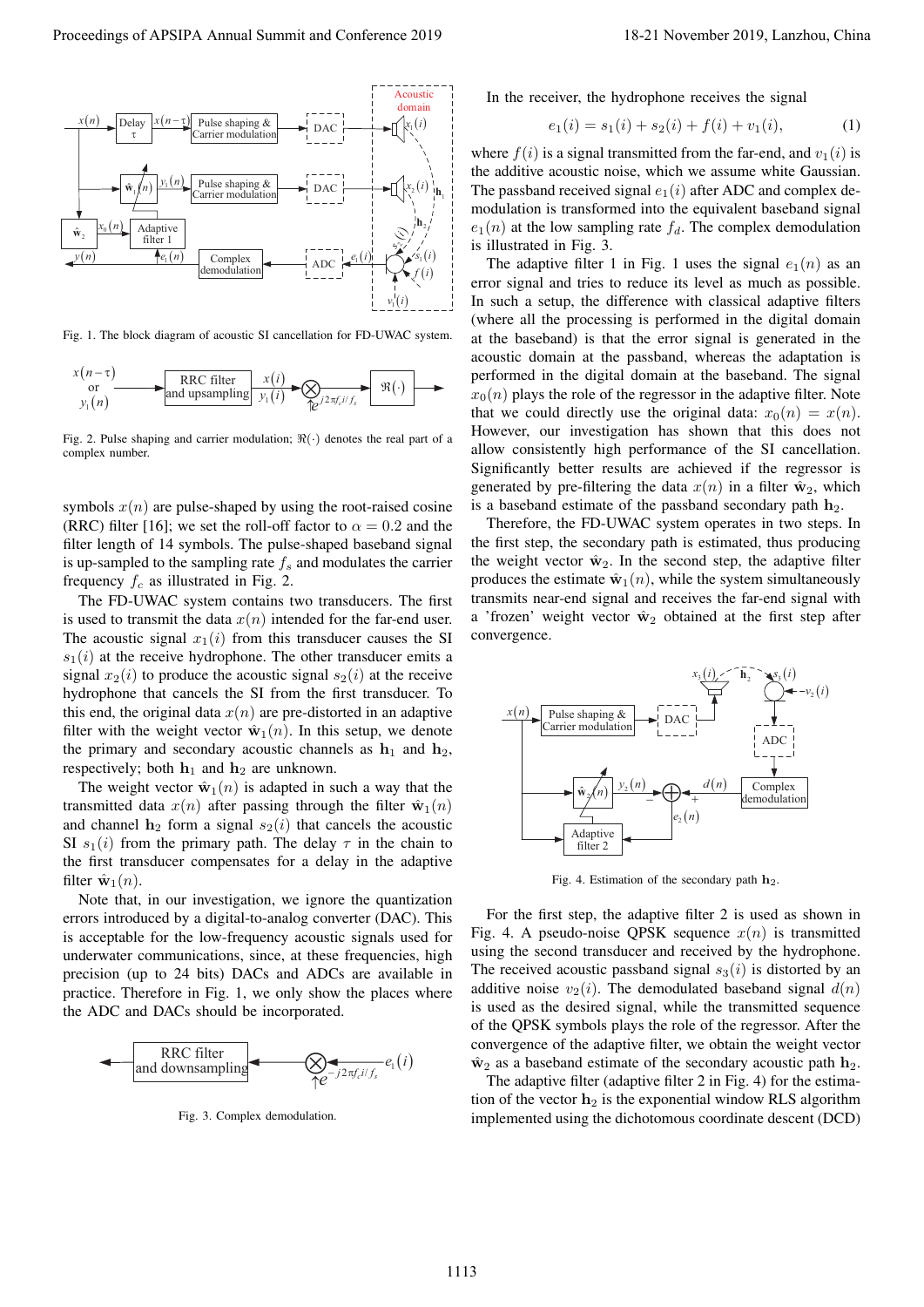iterations [17]. The length  $L_2$  of the adaptive filter is long enough to cover the length of the channel response  $h_2$  and the response of the RRC pulse-shape filter.

The performance of the processing is assessed using the normalized mean squared error (MSE), which is defined as

$$
\text{MSE}(n) = \frac{P_{e_2}(n)}{P_d},\tag{2}
$$

where  $P_{e_2}(n) = |e_2(n)|^2$  is the instantaneous power of the error signal  $e_2(n)$ , and  $P_d$  is the average power of the received signal  $d(n)$ :  $P_d = (1/M) \sum_{n=0}^{M-1} |d(n)|^2$ , where  $M \gg 1$ . The signal-to-noise ratio (SNR) at the input to the receiver, in the first step, is defined as

$$
\text{SNR} = \kappa \frac{P_{s_3}}{\sigma_{v_2}^2},\tag{3}
$$

where  $P_{s_3}$  is the average power of the signal  $s_3(i)$ ,  $\sigma_{v_2}^2$  is the variance of the noise  $v_2(i)$ , and the factor  $\kappa = f_s/(2f_d)$  takes into account the bandwidth of the transmitted signal.

The adaptation in the adaptive filter 1 in Fig. 1 is based on the error signal that is produced in the acoustic domain. Note that, in the classical form, the RLS algorithm computes the error signal as a difference between the desired signal and the adaptive filter output in the digital domain [18]. In our case, the error signal is generated in the acoustic domain at the hydrophone. Therefore, we use another form of the RLS algorithm as presented in Table I. This algorithm, if implemented directly as shown in Table I, would have a high complexity of  $\mathcal{O}(L_1^3)$  arithmetic operations per iteration, where  $L_1$  is the filter length. Instead of the direct approach, step 3 in Table I is implemented by solving the system of equations

$$
\mathbf{R}(n)\Delta\hat{\mathbf{w}}(n) = \mathbf{x}_0(n)e_1^*(n) \tag{4}
$$

with a few DCD iterations. With this approach, the complexity of the RLS adaptive filter is only  $\mathcal{O}(L_1)$  arithmetic operations per iteration [17].

TABLE I THE MODIFIED RLS ALGORITHM FOR ACOUSTIC SI CANCELLATION

| Step                        | Equation                                                                                        |
|-----------------------------|-------------------------------------------------------------------------------------------------|
|                             | Initialization: $\mathbf{\hat{w}}_1(-1) = \mathbf{0}, \mathbf{R}(-1) = \mathbf{\Pi},$           |
|                             | $\mathbf{x}_0(0)=\mathbf{0}$                                                                    |
|                             | for $n = 0, 1, 2, \cdots$                                                                       |
| 1                           | $\mathbf{x}_{0}\left(n\right) = \mathbf{x}^{H}\left(n\right)\hat{\mathbf{w}}_{2}\left(n\right)$ |
| $\mathcal{D}_{\mathcal{A}}$ | $\mathbf{R}(n) = \lambda_1 \mathbf{R}(n-1) + \mathbf{x}_0(n) \mathbf{x}_0^H(n)$                 |
| $\mathcal{R}$               | $\Delta \hat{\mathbf{w}}(n) = \mathbf{R}^{-1}(n) \mathbf{x}_0(n) e_1^*(n)$                      |
|                             | $\mathbf{\hat{w}}_1(n) = \mathbf{\hat{w}}_1(n-1) + \Delta \mathbf{\hat{w}}(n)$                  |

We evaluate the FD performance of the proposed SI canceller at step 2 using the normalized MSE defined as:

$$
MSE(n) = \frac{P_{e_1}(n)}{P_{s_1}},
$$
\n(5)

where  $P_{e_1}(n) = |e_1(n)|^2$  is the instantaneous power of the error signal  $e_1(n)$ , and  $P_{s_1}$  is the average power of the SI signal  $s_1(i)$ . We will also use the SI cancellation (SIC) factor given by

$$
SIC = \frac{P_{e_1}}{P_{\text{res}}},\tag{6}
$$

where  $P_{res}$  is the average power of the residual signal  $r(n)$  =  $e_1(n)-v_1(n)-f(n)$ . The baseband signals  $v_1(n)$  and  $f(n)$  are obtained as outputs of the complex demodulator in response to the passband signals  $v_1(i)$  and  $f(i)$ , respectively. The signalto-noise ratio (SNR) for the far-end signal is defined as

$$
SNR_{far} = \kappa \frac{P_f}{\sigma_{v_1}^2},\tag{7}
$$

where  $P_f$  is the average power of the received far-end signal  $f(i)$  and  $\sigma_{v_1}^2$  is the variance of the noise  $v_1(i)$ .

The signal  $y(n) = e_1(n)$  after the acoustic SI cancellation is treated as an estimate of the far-end baseband signal  $f(n)$ .

## III. SIMULATION RESULTS



Fig. 5. Magnitude of the impulse response of the primary path  $(h_1)$ .

For the simulation, we use the version of the Waymark simulator presented in [19]. We consider a simulation scenario for transmission in a shallow sea of depth 50 m with a constant sound speed profile of 1500 m/s and flat sea surface. The hydrophone and transducers are positioned at a depth of 10 m. The primary transducer is 0.5 m away from the hydrophone, and the secondary transducer is 0.1 m away from the hydrophone. The impulse responses of the primary and secondary paths are shown in Fig. 5 and Fig. 6, respectively; the taps are measured in sampling intervals  $T_s = 1/f_s$ . Data sequences of  $150 \cdot 1024$  QPSK symbols are transmitted and received simultaneously. The far-end channel is modelled as a single path channel.

The vectors  $\hat{w}_1$  and  $\hat{w}_2$  (adaptive filters 1 and 2) are of lengths  $L_1 = 150$  and  $L_2 = 55$ , respectively.

Both the signals  $s_1(i)$  and  $s_2(i)$  are provided by the Waymark simulator. The noise signal  $v_1(i)$  is added to the hydrophone to make the SI-to-noise ratio  $SNR_{SI}$  between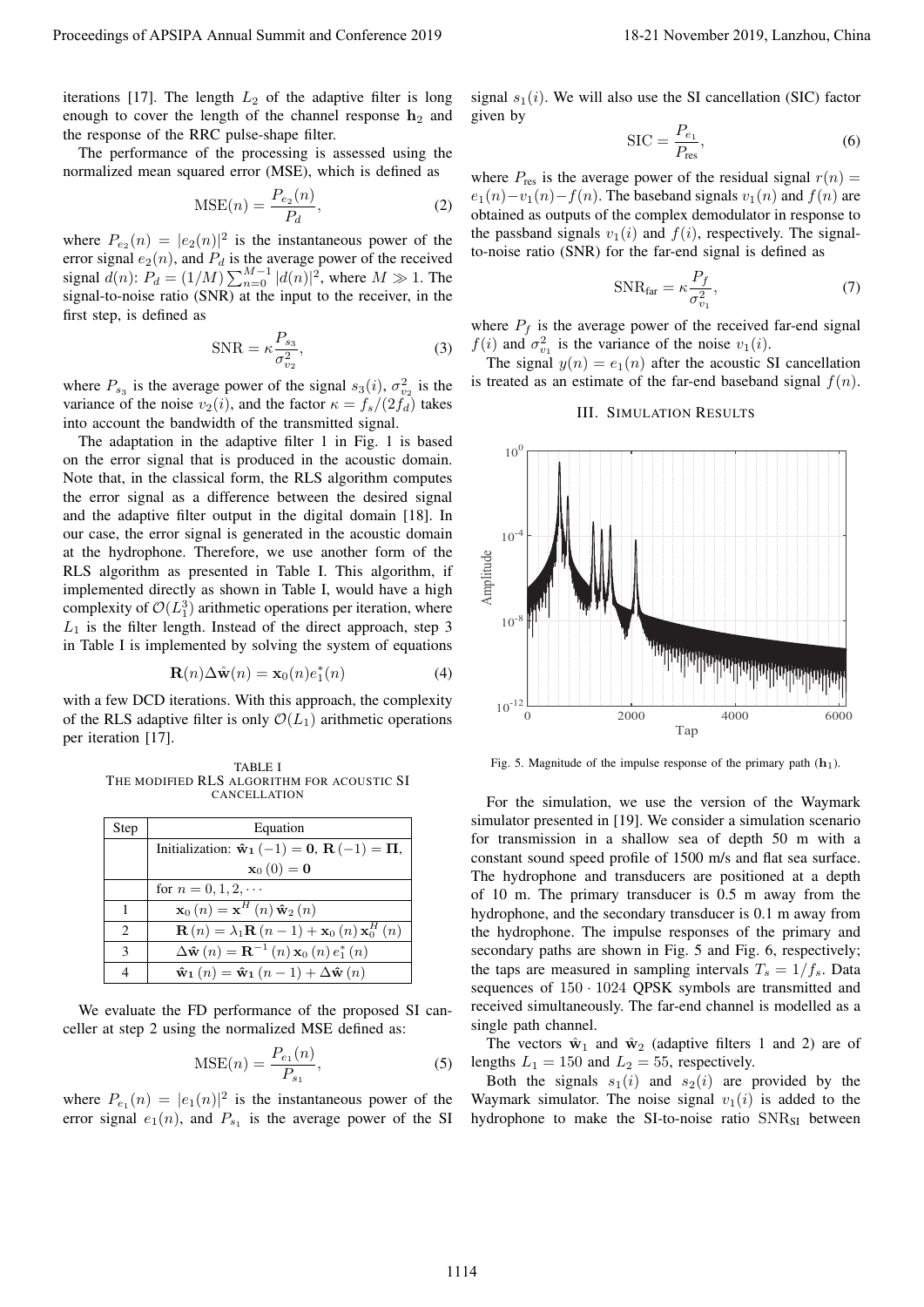

Fig. 6. Magnitude of the impulse response of the secondary path  $(h_2)$ .

the SI signal from the primary path and the noise equals to  $SNR_{SI} = 100$  dB; it is defined as

$$
SNR_{SI} = \kappa \frac{P_{s_1}}{\sigma_{v_1}^2},\tag{8}
$$

where  $P_{s_1}$  is the average power of the signal  $s_1(i)$ .



Fig. 7. MSE and SIC performance of the FD-UWAC system against the farend SNR.

Fig. 7 shows the MSE and SIC performance. It can be seen that the MSE increases with SNRfar. This happens because the far-end signal introduces an extra interference to the SI canceller and the interference level increases with SNR<sub>far</sub>. However, the proposed scheme provides the SIC factor higher than 100 dB at  $SNR_{far} < 13$  dB. This indicates that the residual SI after the cancellation is below the noise level at  $SNR_{\text{far}} < 13$  dB, and thus it should not much worsen the detection performance compared to the case without the SI.

Fig. 8 shows the BER performance of the proposed scheme for two cases. In Case 1, during adjustment of  $\hat{w}_1$ , the far-



Fig. 8. BER performance of the FD-UWAC system with different levels of far-end SNR.

end signal is present as discussed above. In Case 2, the adaptation is performed without the far-end signal, and thus the performance in this case should be improved. Indeed, we can observe this effect in Fig. 8. The presence of the farend signal does degrade the detection performance; e.g., at  $SNR_{far}$  = 15 dB, the loss is about 3.5 dB. However, the QPSK transmission in our simulation does not use any coding. With the coding, the operating  $SNR_{far}$  would reduce and the degradation in the detection performance would be lower.

## IV. CONCLUSIONS

In this paper, we propose a self-interference cancellation scheme for FD-UWAC systems. The SI cancellation is performed in the acoustic domain using an extra (secondary) transmit antenna that emits an acoustic signal for cancelling the SI at the receive antenna. Since the primary and secondary paths are unknown, they are adaptively estimated using RLS-DCD adaptive filters. Simulation results based on the Waymark virtual signal transmission show that the proposed scheme can achieve the cancellation performance high enough for a reliable communication using the single-carrier transmission with QPSK symbols.

### ACKNOWLEDGMENT

This work was supported by the PhD Student Research and Innovation Fund of the Fundamental Research Funds for the Central Universities (HEUGIP201707) and National Key Research and Development Program of China (2016YFE0111100). The work of Y. Zakharov was supported in part by the U.K. EPSRC through Grants EP/P017975/1 and EP/R003297/1.

#### **REFERENCES**

[1] M. Stojanovic and J. Preisig, "Underwater acoustic communication channels: Propagation models and statistical